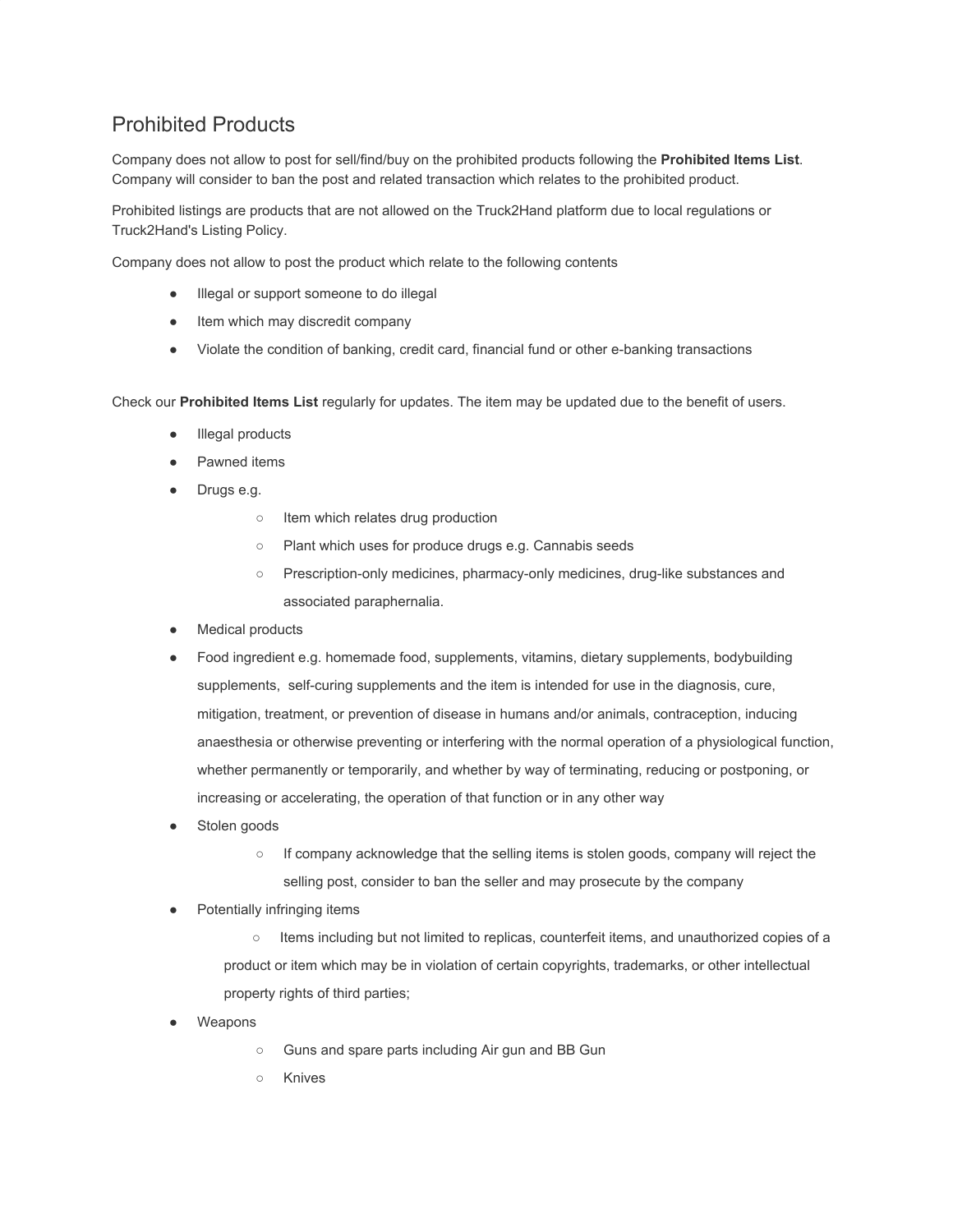- Explosive goods, Tanks, Fighter aircraft, Submarines and other military weapons
- Other weapons
- Alcohol beverages
- Tobacco
	- Cigarette
	- Electronic Cigarette, Baraku, Shisha and other Nicotine products
- Products which lead to data stolen
	- o Information for account guarantee, username and password
- Items which are not owned by seller
	- Drop shipping
	- Pre Order items
	- Coupon for purchase items
- Dangerous goods
	- Fireable items
	- Explosive goods
	- Noxious items
- Modchip or any items which violate copyright laws
- Age limited items, Permission required items
- Gambling and related services and goods
- Financial products
	- Bond, stock, insurance, credit card and debit card
	- Any currency of Banknote and coins, Gold
	- Vouchers
	- Stamps
- Animal and wildlife products (including, without limitation, wild animals)
- Computer virus, Malware and Spyware
- Digital goods which required download before open
	- E-book or Online Game items
- Human parts or remains
- Explicit items
- Sexual items
- Mislabelled goods (depend on company decision)
- Unappropriated Items and services
	- Multi-Level Marketing: "MLM"
	- Certificate
	- Forestry goods